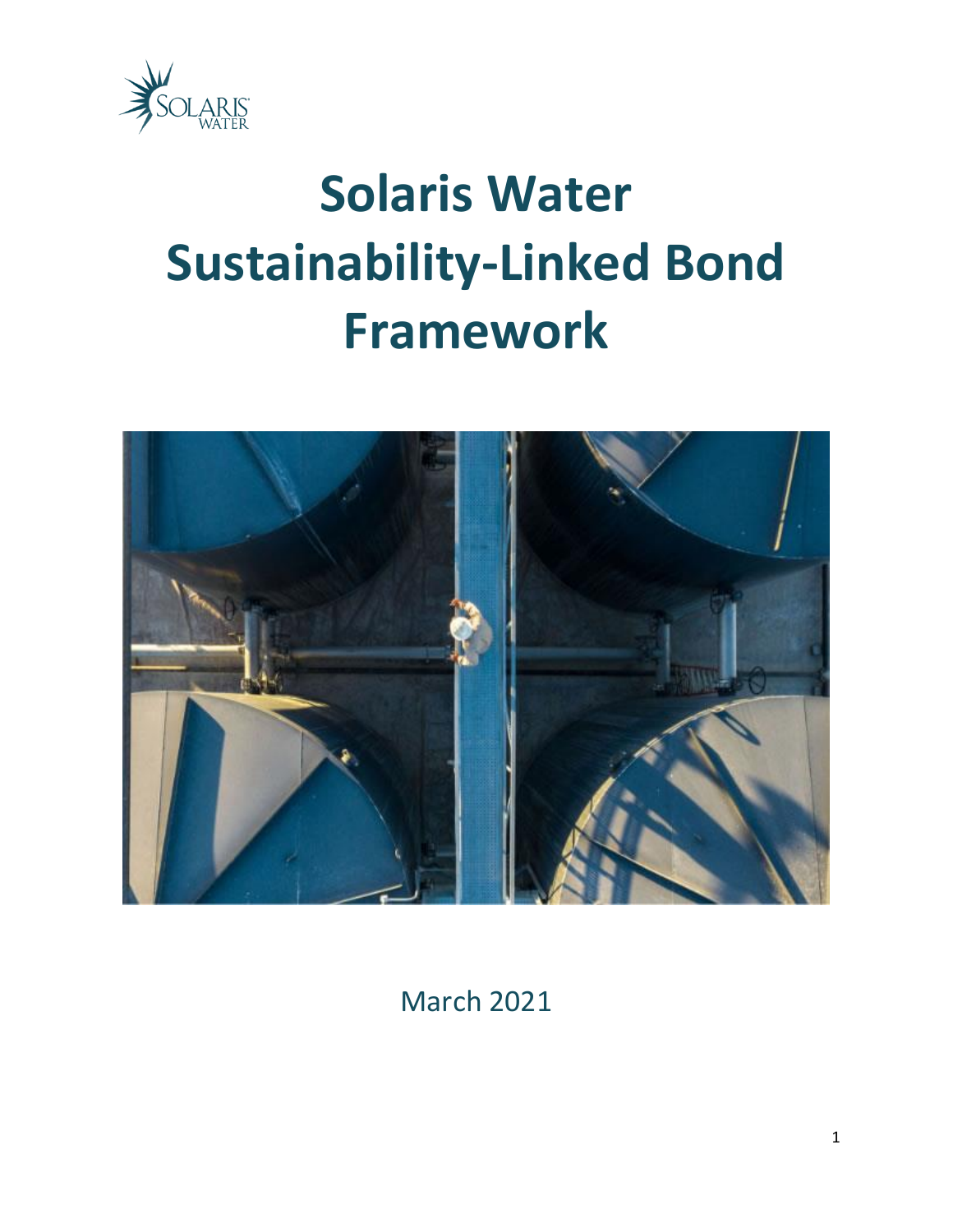

**Disclaimer**

This Solaris Water Sustainability-Linked Bond Framework (this "Framework") does not constitute or form part of, and should not be construed as, an offer to purchase, or a solicitation of an offer to buy, any securities of Solaris Midstream Holdings, LLC ("Solaris Water") or any of its affiliates, including any sustainability-linked bonds. In particular, neither this Framework nor any other related material may be distributed or published in any jurisdiction in which it is unlawful to do so, except under circumstances that will result in compliance with any applicable laws and regulations; any failure to comply with this restriction may constitute a violation of applicable securities laws. Persons into whose possession such documents may come must inform themselves about, comply with and observe, any applicable restrictions or prohibitions on distribution and neither Solaris Water nor any of its affiliates accepts liability to any person in relation thereto. This Framework does not constitute a prospectus or other offering document. By producing and making this Framework available, Solaris Water is under no obligation to initiate or complete an offering of securities. Any decision to purchase any securities of Solaris Water should be made solely on the basis of the information to be contained in a clearly identified offering document produced by Solaris Water in connection with any offering of securities. Prospective investors are required to make their own independent investigations and appraisals of the business and financial condition of Solaris Water and the nature of any securities before making any investment decision with respect to securities of Solaris Water. Nothing in this Framework is intended to modify or add to any covenant or other contractual obligation undertaken by Solaris Water in any sustainability-linked bonds that may be issued in accordance with this Framework. This Framework does not create any legally enforceable obligations against Solaris Water; any such legally enforceable obligations relating to any sustainability-linked bonds are limited to those expressly set forth in any documents governing such sustainabilitylinked bonds. Therefore, unless expressly set forth in any such documents, it will not be an event of default or breach of contractual obligations under the terms and conditions of any such bonds if Solaris Water fails to adhere to this Framework, whether by failing to achieve any Sustainability Performance Target or by failing (due to a lack of reliable information and/or data or otherwise) to provide investors with reports anticipated by this Framework, or otherwise. Each environmentally focused potential investor should be aware that any activities of Solaris Water may not deliver the environmental or sustainability benefits anticipated, and may result in adverse impacts. This Framework does not constitute a recommendation regarding any securities of Solaris Water or any member of Solaris Water. This Framework may contain statements about future events and expectations that are "forward-looking statements." Forward-looking statements are generally identified through the inclusion of words such as "aim," "anticipate," "believe," "drive," "estimate," "expect," "goal," "intend," "may," "plan," "project," "strategy," "target" and "will" or similar statements or variations of such terms and other similar expressions. Forward-looking statements inherently involve risks and uncertainties that could cause actual results to differ materially from those predicted in such statements. In the event of an offering of securities by Solaris Water, the offering memorandum or other offering document may contain information different from or additional to the information contained herein and any securities offered thereby may be subject to restrictions on transfer described in such offering document. The information and opinions contained in this Framework are provided as of the date of this Framework and are subject to change without notice. None of Solaris Water or any of its affiliates assume any responsibility or obligation to update, modify, amend or revise any such statements or to otherwise notify the recipient if any information, opinion, projection, forecast or estimate set forth herein, changes or subsequently becomes inaccurate, regardless of whether those statements are affected by the results of new information, future events or otherwise. This Framework represents current Solaris Waters policy and intent, is subject to change and is not intended to, nor can it be relied on, to create legal relations, rights or obligations. This Framework is intended to provide non-exhaustive, general information. This Framework may contain or incorporate by reference public information not separately reviewed, approved or endorsed by Solaris Water and accordingly, no representation, warranty or undertaking, express or implied, is made and no responsibility or liability is accepted by Solaris Water as to the fairness, accuracy, reasonableness or completeness of such information. Additionally, no representation, warranty or undertaking, express or implied, is made as to the completeness of the information presented herein or the suitability of any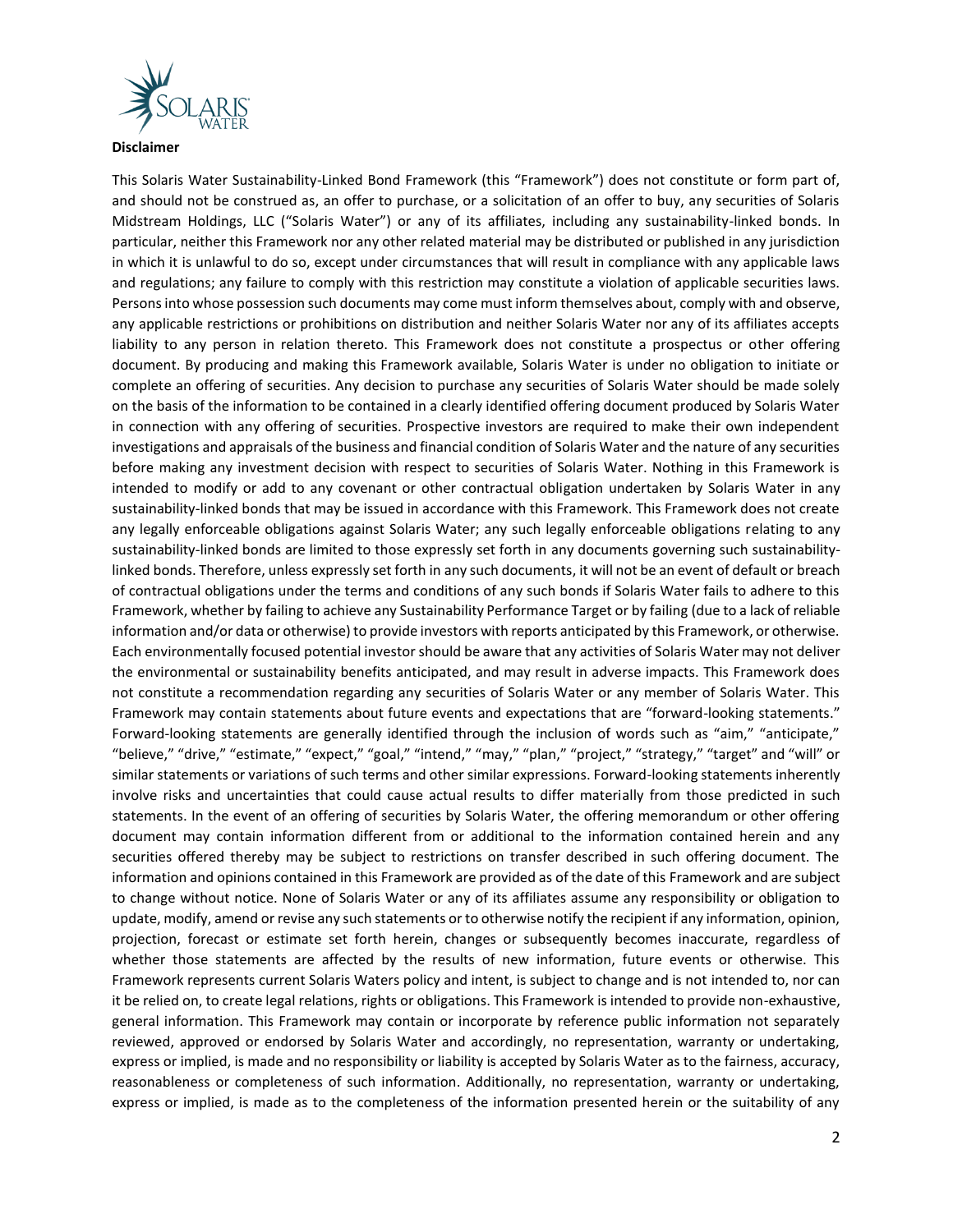

securities to fulfil environmental and sustainability criteria required by prospective investors. None of the future projections, expectations, estimates or prospects in this Framework should be taken as forecasts or promises nor should they be taken as implying any indication, assurance or guarantee that the assumptions on which such future projections, expectations, estimates or prospects have been prepared are correct or exhaustive or, in the case of assumptions, fully stated in this Framework. By accepting any copy of this Framework, you agree to be bound by the foregoing limitations.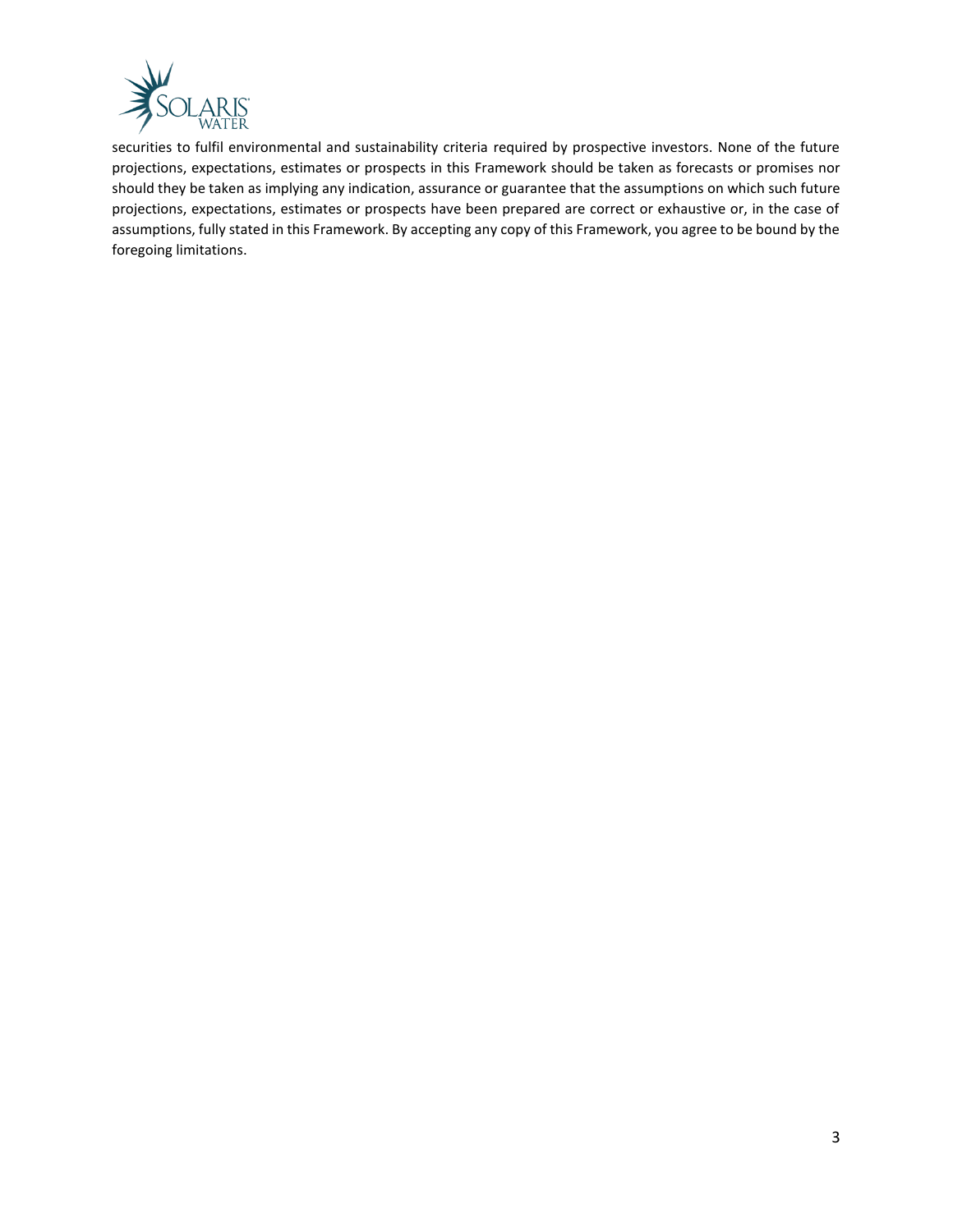

- 1. Company Overview
- 2. Approach to Sustainability
- 3. Sustainable Financing
- 4. Alignment with the Sustainability-Linked Bond Principles, 2020
	- 4.1 Selection of Key Performance Indicator (KPI)
	- 4.2 Calibration of Sustainability Performance Target (SPT)
	- 4.3 Bond characteristics
	- 4.4 Reporting
	- 4.5 Verification
- 5. Appendix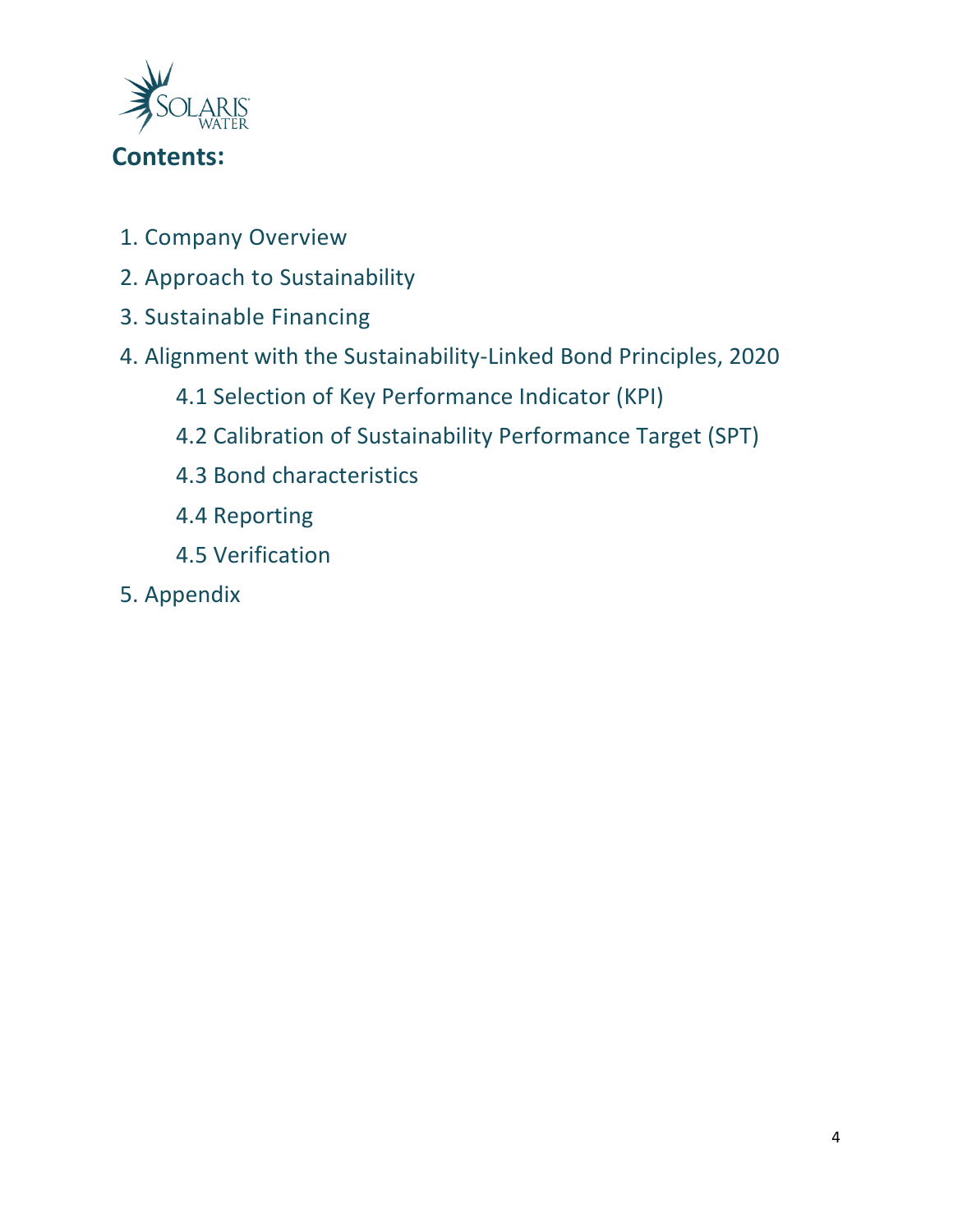

## **1. Company Overview**

Solaris Water is an independent, environmentally focused water infrastructure and recycling company headquartered in Houston, Texas. Solaris builds sustainable, long term value through the design, construction and operation of integrated produced water infrastructure that provides high capacity gathering, recycling, ground water supply, disposal, and comprehensive produced water management, supply solutions for the largest operators in the Permian Basin.

Solaris Water has demonstrated their ESG leadership by setting and meeting aggressive ESG targets. The Company has rapidly emerged as the largest independent recycler of produced water gathered on their extensive pipeline gathering system. Produced water is naturally occurring water extracted through the production process and is gathered on its pipelines from multiple operators, and is then treated and redelivered to its customers as recycled water for use in their operations. Advanced technology and water processing methods have resulted in treated produced water becoming a viable water source for use in oil and gas operations. As a consequence, recycling produced water in the arid Permian Basin reduces dependence on scarce fresh and other sources of groundwater in the region, and provides a sustainable alternative.

Solaris Water is deeply committed to responsibly developing and operating our infrastructure and deploying technology to advance sustainability, reduce the oil and gas industry's water and carbon footprint, help our customers achieve their environmental and social commitments, and manage climate related risk while addressing the expectations of all stakeholders through the energy transition.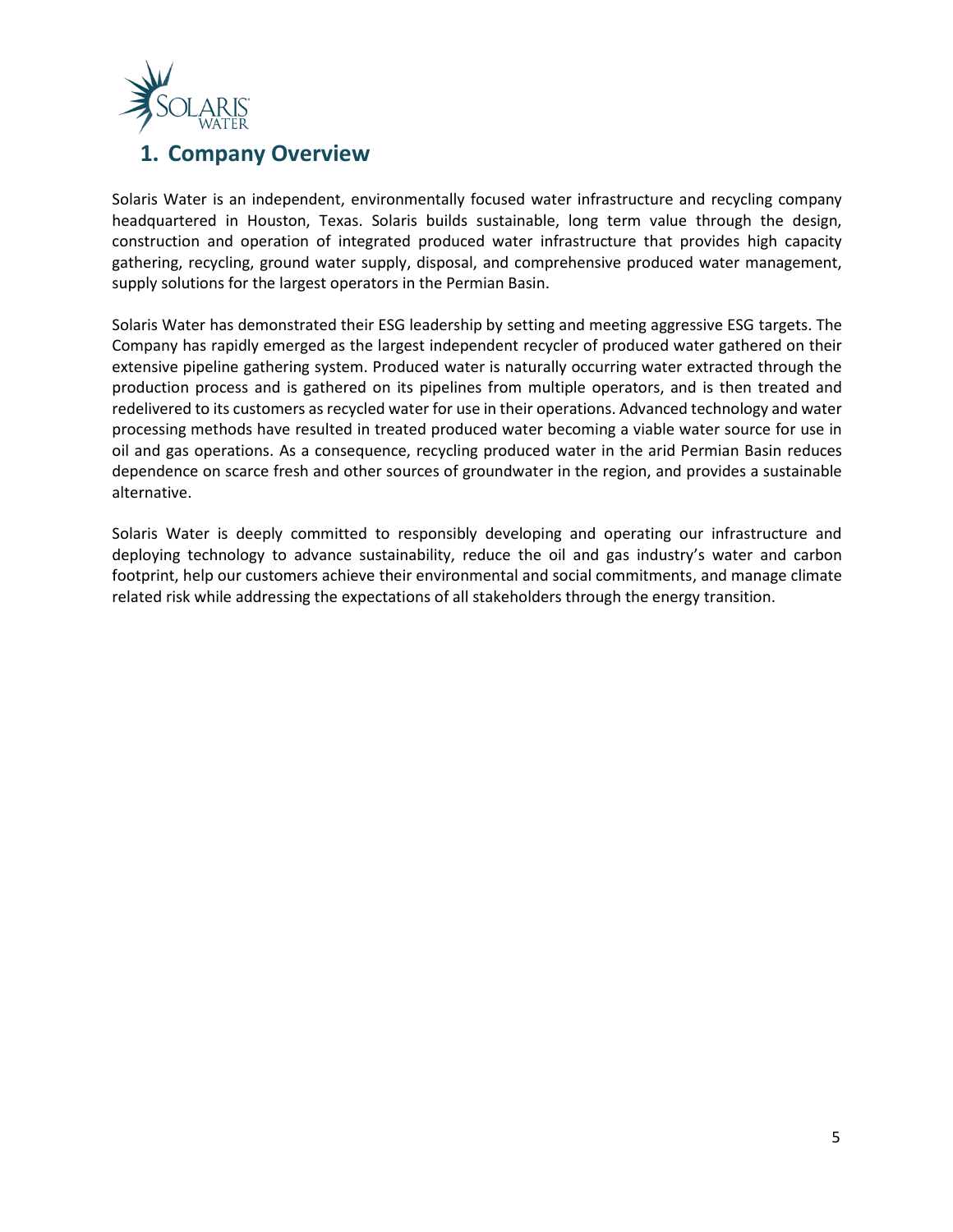

#### **Solaris Water Region of Operations**



We have been a pioneer in developing recycling infrastructure in the Permian Basin for our customers and since July 2019, and have established the largest recycling capability footprint in the Permian Basin, recycling over 1,158,000,000 gallons of produced water. Every gallon of produced water we recycle is a gallon of fresh or other groundwater that is not extracted for use in our customers' operations in the region. No other company has this proven track record, and no company in the Solaris Water peer group has recycled as many gallons of produced water, and in many cases may not be recycling any produced water at this time.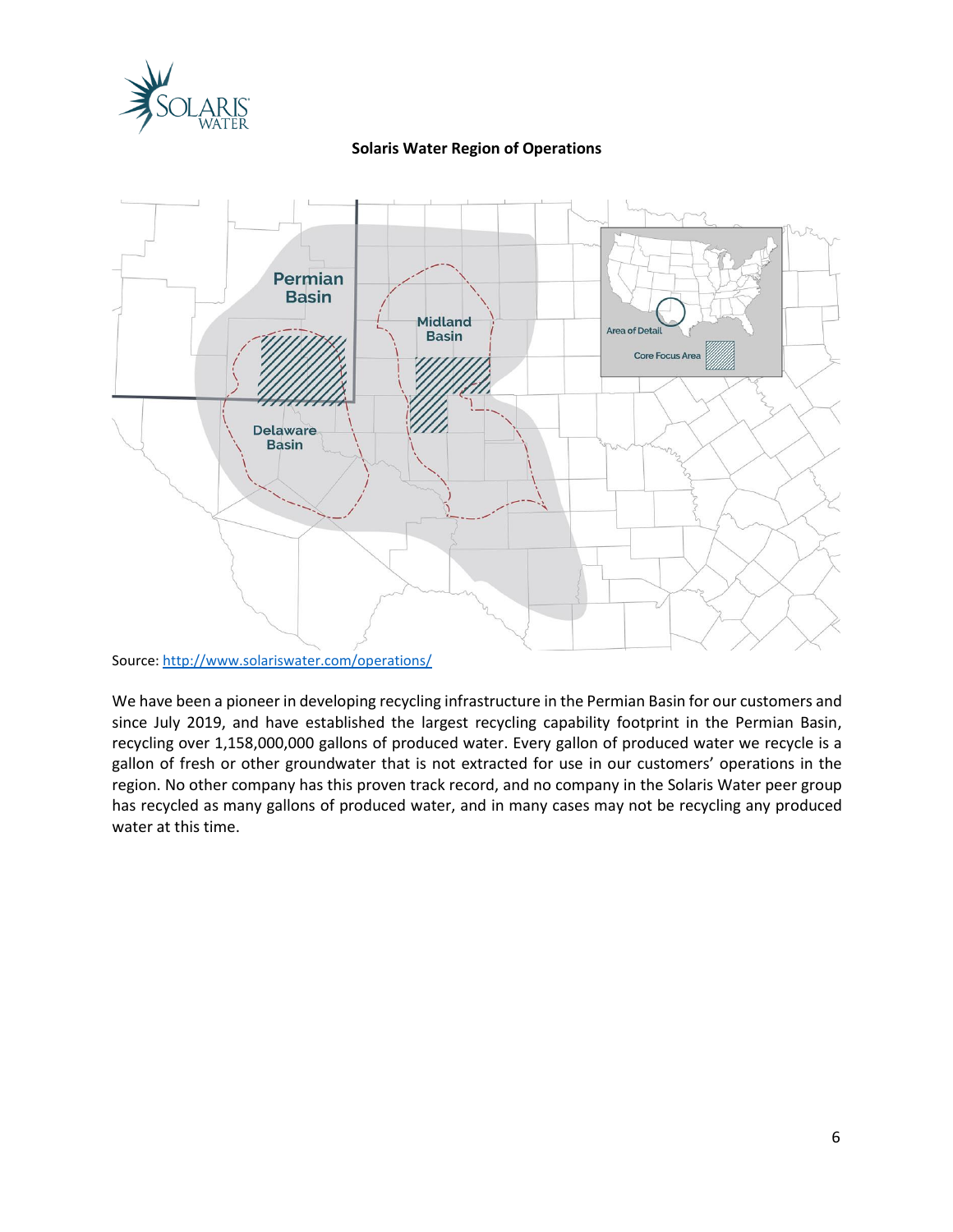

#### Solaris Has Developed the Largest Recycling Footprint in the Permian Basin



Source: Solaris

## **2. Approach to Sustainability**

#### **Our Commitment**

Solaris Water continues to set aggressive goals to reduce the industry's consumption of scarce fresh and non-potable water in one of the world's premier energy-producing regions by delivering responsible and sustainable alternative sources to the use of fresh and non-potable groundwater. From inception, our strategic goal as a company has been to recycle as much produced water as possible while delivering a comprehensive full-cycle water management program to our customers that mitigates water scarcity and demand issues.

Since we began piloting technologies for the treatment of produced water in 2017, we have allocated significant resources and capital investment to becoming the leader in third party recycling and proving this process could be undertaken reliably and effectively. We were the first company to pioneer the aggregation of recycled produced water with different influent specifications from multiple customers. We then treated this water and delivered it back to our customers in the specification they needed. The proven success of our innovative approach to recycled produced water has significantly helped change our customer's approach to sustainable water management.

In addition, by transporting our customer's produced water by pipeline rather than traditional trucking methods, we have also contributed to a meaningful reduction in their carbon footprint and estimate that

SOLARIS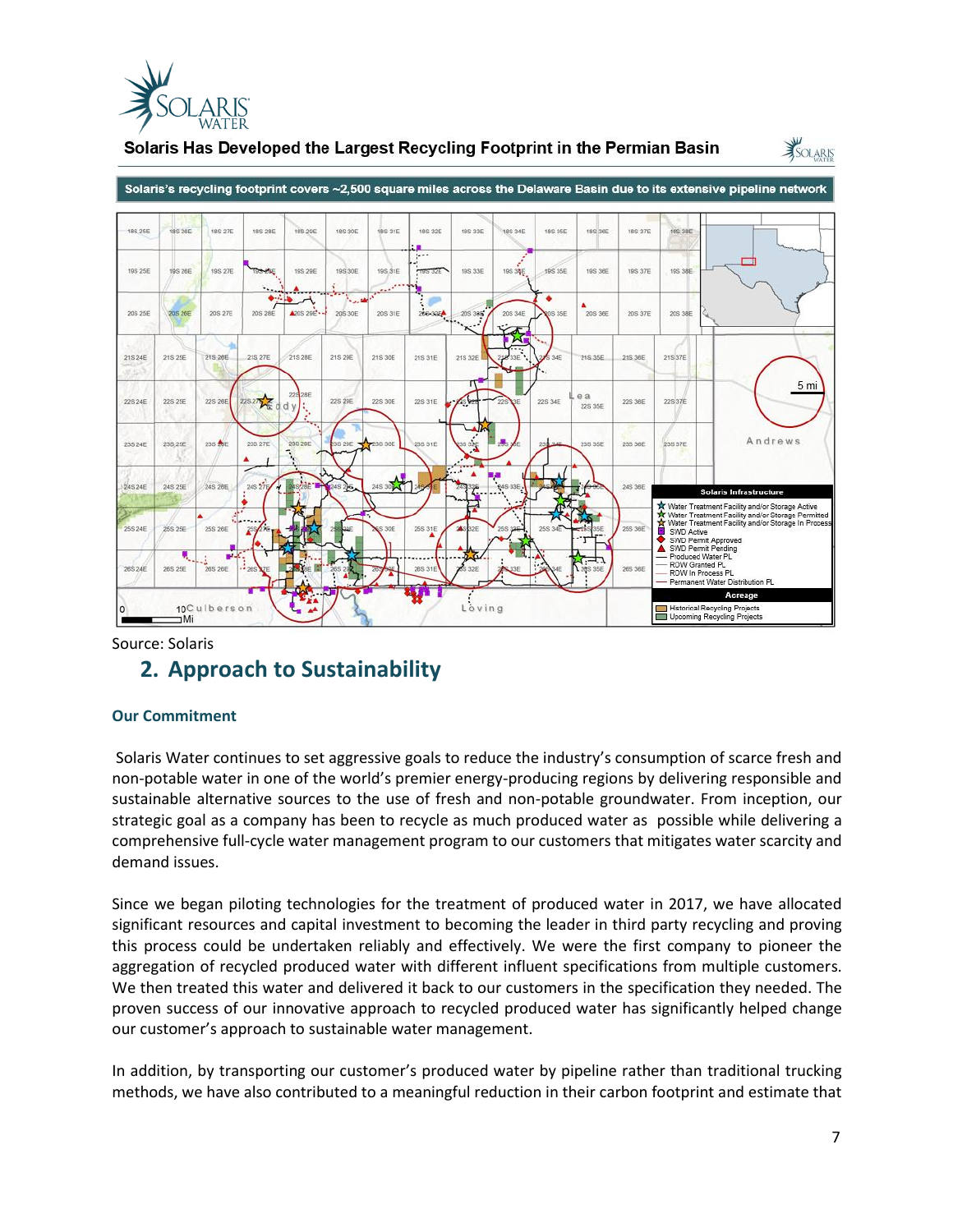

in 2020 alone, Solaris Water eliminated 1.5 million truck trips and avoided approximately 170,000 metric tons of CO2e.

We are deeply committed to water stewardship and a greener future and our goal is to exceed the high standards set by global regulators and the global investment community. By executing on our commitment, we enable and encourage our customers to meet and even exceed their own water, carbon, environmental, and community commitments, while reducing and mitigating our own carbon and water footprint. We will continue to invest in our community and team and are implementing key sustainability performance measures in our compensation structure to reinforce our strategic initatives and ensure accountability.

#### **Reducing Water Stress through Water Recycling<sup>1</sup>**

Solaris Water operates in a region that is extremely arid with limited rainfall and surface water sources. Groundwater is the primary source of water in the region. It is for this reason that recycling produced water is so important in the development of sustainable alternatives to the use of groundwater.

Solaris Water is now the leading independent provider of recycled produced water for multiple users in the Permian Basin. When the oil and gas industry uses more recycled produced water and conserves fresh and ground water, local communities, habitats, rivers and wildlife benefit enormously. Through our recycling infrastructure, we make it possible for our customers to utilize a sustainable water source for their operations while helping meet their goals of reducing their overall water and carbon footprints.

#### **Advancing Sustainability with Leading Technology-Enabled Solutions**

Solaris Water identifies, evaluates, and deploys state-of-the-art produced water treatment technologies for recycling and other potential beneficial reuse options. We share our expertise across the sector to develop best practices and actively encourage the use of recycled water.

Through a Solaris Water subsidiary (Clean H2O Technologies) formed to focus on emergent technologies,

we are partnering with leading scientists and universities in the field of water treatment to identify, develop and pilot innovative technologies for beneficial reuse of produced water. We will always be committed to leadership in water stewardship and are developing best practices and actively participating in industry initiatives including the New Mexico Produced Water Consortium<sup>2</sup> and the Produced Water Society<sup>3</sup>. We also monitor and provide direct feedback on New Mexico legislation



<sup>1</sup> <http://www.solariswater.com/sustainability-reducing-water-stress-through-water-recycling/>

<sup>2</sup> [https://nmpwrc.nmsu.edu](https://nmpwrc.nmsu.edu/)

<sup>3</sup> [https://www.producedwatersociety.com](https://www.producedwatersociety.com/)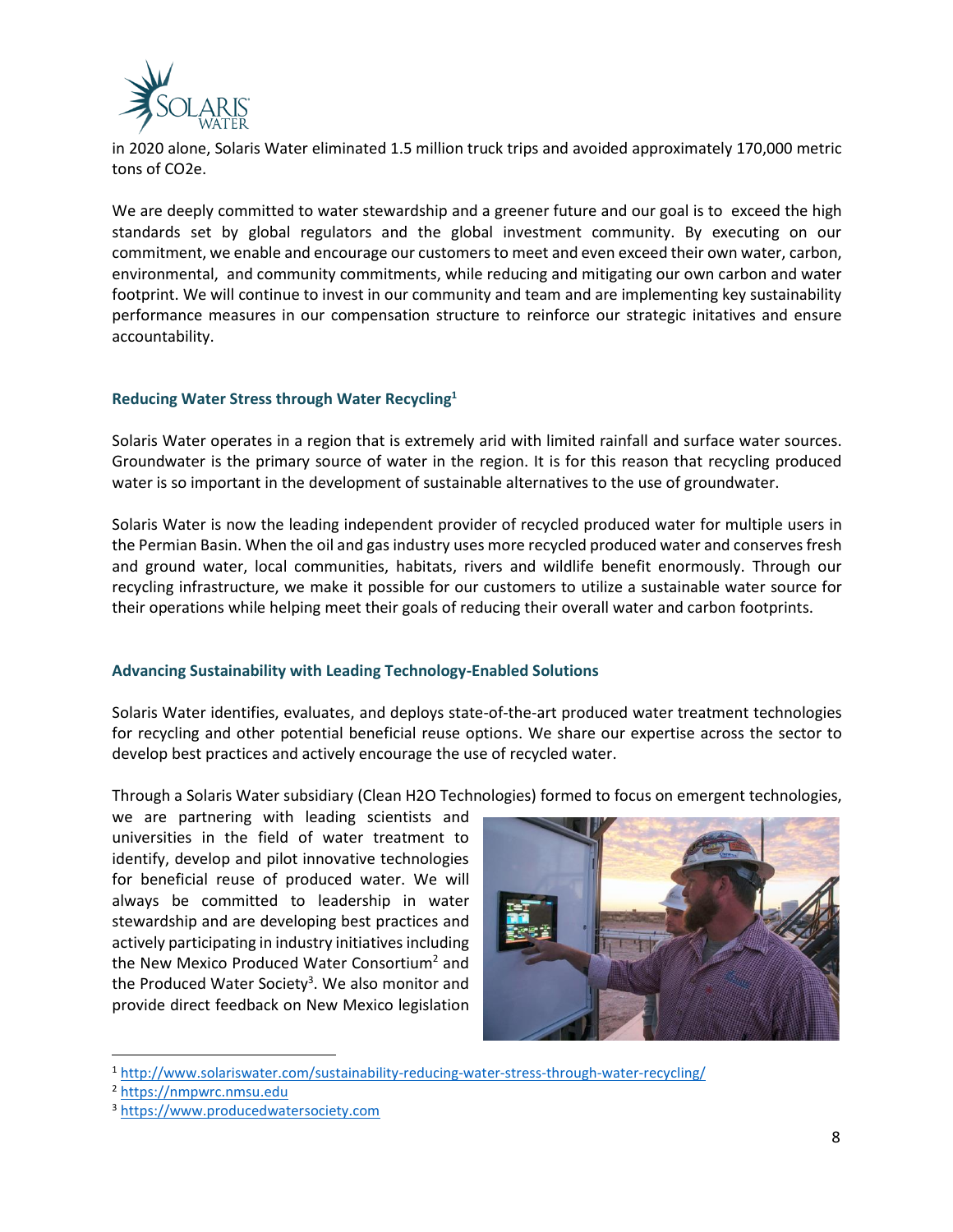

promoting opportunities for recycling and beneficial uses of recycled water.

#### **Identifying Opportunities for Beneficial Use of Produced Water**

Through our subsidiary, Clean H2O Technologies, Solaris Water is evaluating beneficial uses for produced water outside of the oil & gas industry. Solaris Water is one of the largest aggregators of produced water in the Permian Basin, and with its operations located in a water-stressed region, there are numerous opportunities to treat and discharge produced water for beneficial use:

- Supplement irrigation water demand
- Recharge the aquifer systems during periods of significant drought
- Replace fresh water sources utilized in road and other major construction projects
- **■** Irrigation for the production of range grasses for carbon sequestration as proposed by the New Mexico Produced Water Consortium
- "New" water to be allocated to environmental uses

Through our recycling and beneficial reuse efforts, Solaris Water is employing a multi-facetted approach to help alleviate the Permian Basin's reliance on scarce water resources, turning produced water, a product traditionally viewed as a waste stream, into a more valuable commodity and asset that can be repeatedly reused.

Solaris Water's focus in technology development is aimed at reducing our environmental footprint in operations and driving sustainability in water management and treatment. In 2021 Solaris Water will contribute toward the development of a number of specific technologies, which are conditional upon cost-share funding for these technologies through U.S. Federal (Department of Energy) and State of New Mexico (New Mexico Produced Water Research Consortium) funded research initiatives. The technologies proposed for funding include 1) solar thermal desalination for producing freshwater and reducing produced water volumes requiring disposal; 2) energy efficient electric-only jet distiller for producing freshwater; 3) waste heat multistage thermal evaporator to make use of unused energy to produce freshwater. In addition to freshwater production from produced water, these three technologies can be combined with non-food agricultural applications, lithium and rare earth metal extraction to achieve additional benefit from the large volumes of water that Solaris Water manages each day.

#### **Commitment to the Environment and Safety**

Solaris Water works hard to maintain the trust of our customers, employees, landowners and the local communities in which we operate. We are committed to protecting the environment in our area of operation and take climate risk and corporate responsibility seriously. We also prioritize a safety-first culture, provide a safe workplace for our employees, and respect and encourage community engagement.

Our EHS Management System is aligned with ISO 14001 and 45001, and we have integrated applicable ISO programs and practices, including the "Plan-Do-Check-Adjust" continuous improvement cycle.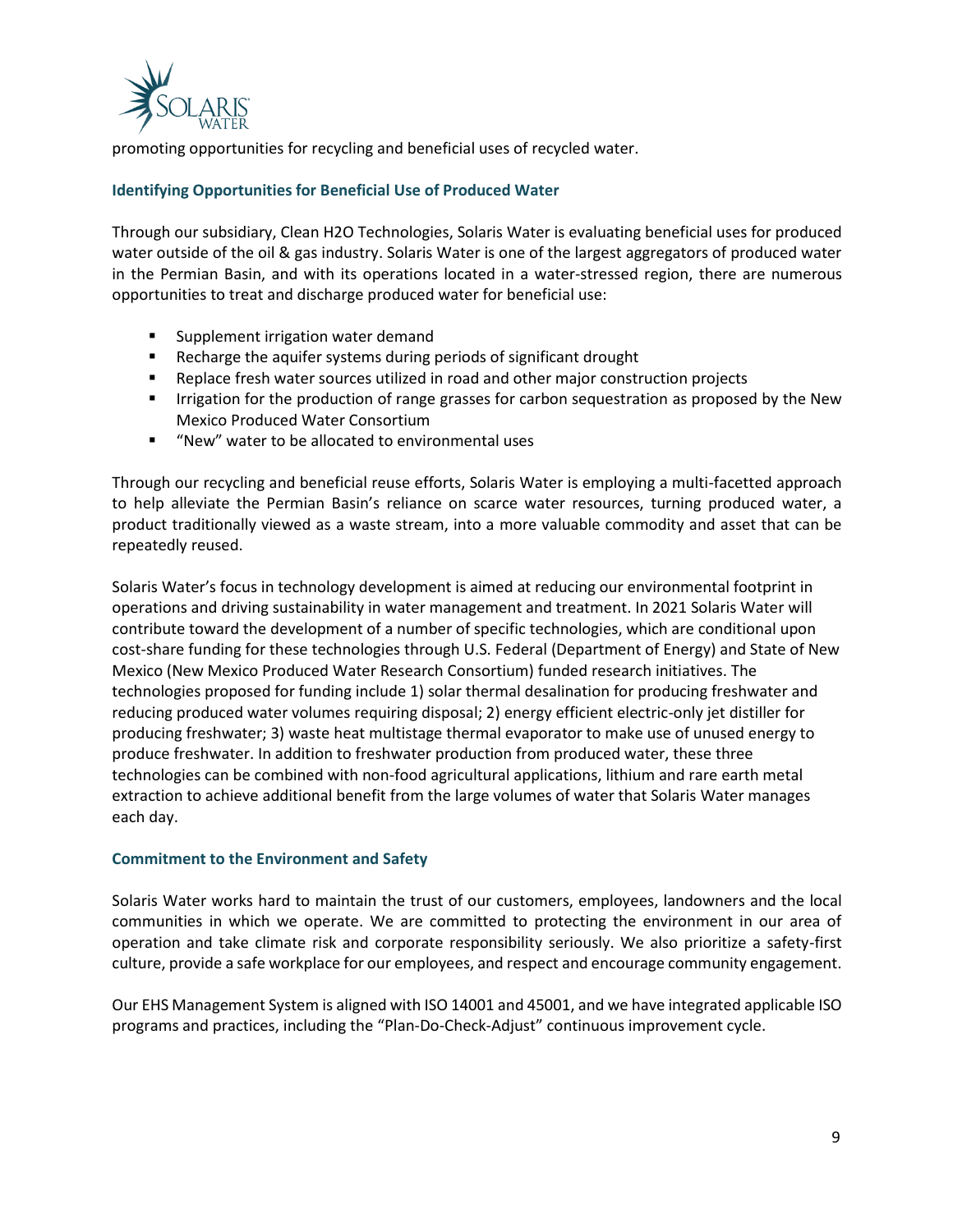

Highlighted Environmental Commitments:

- We have implemented a comprehensive environmental management strategy. Our processes
- include undertaking baseline ecological studies needed before building and operating in any location to ensure protection of endangered species habitat, ecologically sensitive areas, and historic cultural locations, as well as compliance with all applicable regulations
- We constantly identify opportunities to reduce emissions, such as investing in, designing and implementing a gas-powered microgrid to replace diesel generators and developing pipeline infrastructure to eliminate transporting produced water by truck



• We have developed and follow a proprietary and proactive program for spill management, leak detection and repair that uses technology-enhanced systems, including 24/7 monitoring programs. The SPCC (Spill Prevention, Control and Countermeasures) program is implemented across our system and includes employee training and oversight, best practices for material selection and construction of primary and secondary containment systems. This system dramatically reduces "lost" barrels and when compared to barrels we transport was 0.0009% in 2020

Health and Safety Highlights:

- We strive for safety performance that is better than the industry average, targeting a Total Recordable Incident Rate (TRIR) of 0.0
- We are dedicated to maintaining a safe, OHSA-compliant working environment by using an effective EHS program of system operations, emergency preparedness, response protocols, vehicle safety monitoring, mandatory safety training for all employees, and thorough vetting and auditing of contractors' EHS performance and qualifications
- Ensure accountability and prevent future incidents by using an incident management, root cause and corrective and preventive action program
- We are in full compliance with our customers' EHS and quality audits

#### **Responsibly Building Permanent Infrastructure**

Solaris Water is a leading developer and operator of critical produced water infrastructure assets in the Permian Basin. Our growing infrastructure footprint allows us to aggregate large volumes of produced water from multiple operators and then to reliably and sustainably treat and redeliver recycled volumes back to our customers. We safely dispose of produced water that is not recycled into saltwater disposal wells commonly referred to as SWDs.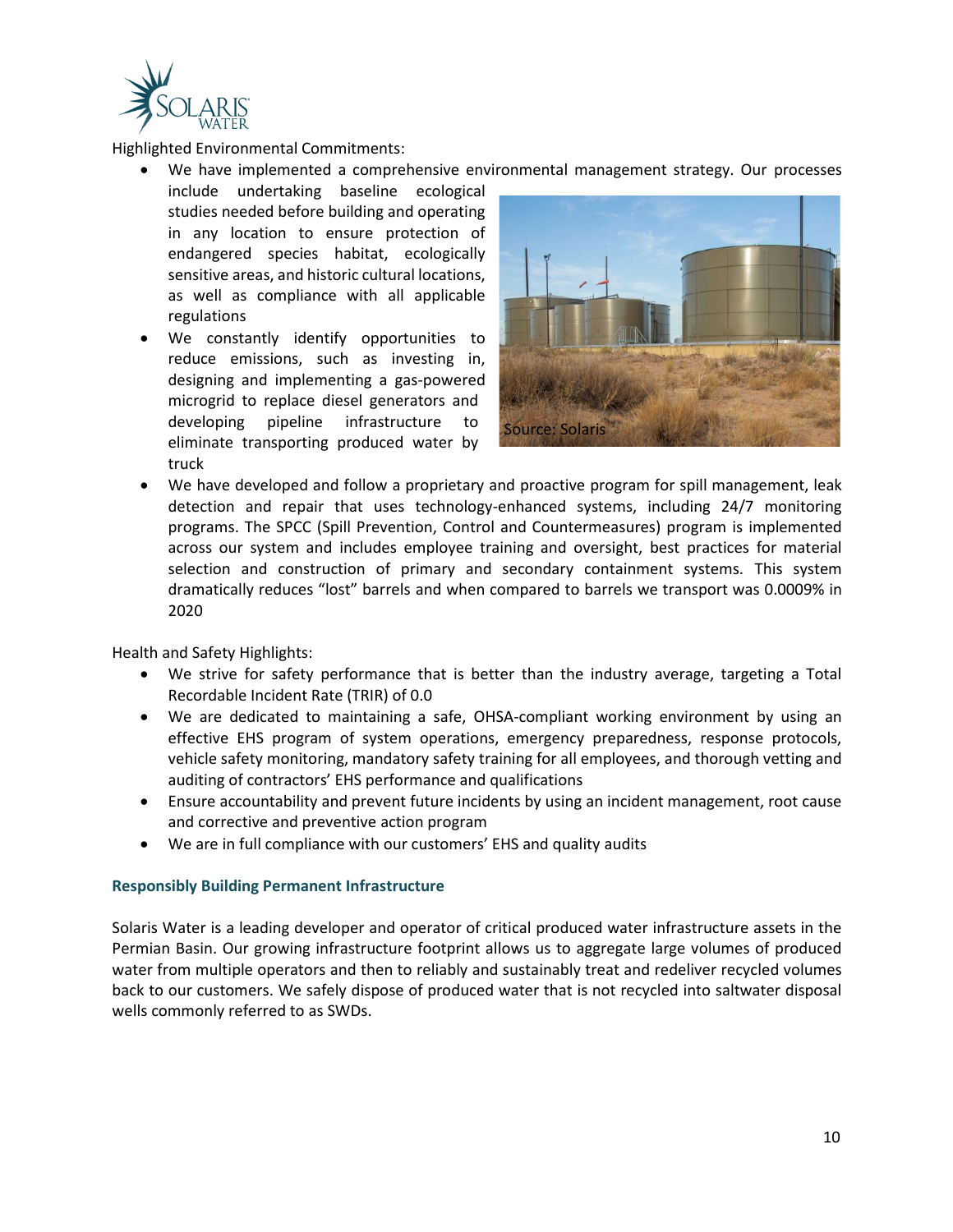

Our Best Practices

- Proactive safety program supporting a diverse workforce which is made up of more than 50% women and minorities, while promoting a culture of continuous improvement in safety and environmental practices
- Construction of robust, high-quality systems through our Front-End Engineering and Design process
- Use highest industry standard materials and components for reliable operations
- Identify opportunities to upgrade assets, effectively manage hydraulics and increase system utilization through scheduling and automation
- Minimize surface piping to reduce the possibility of failures
- Integrate all systems into our SCADA (supervisory control and data acquisition) platform
- Implement FIIX CMMS (Computerized Maintenance Management System) and regular preventative maintenance programs to ensure the integrity of our system

#### **Disposal Wellbore Design**

The Texas Railroad Commission provides Groundwater Protection Determinations for surface casing, underground injection and other underground activities to protect against groundwater contamination. We comply with these regulations in Texas and similar regulations in New Mexico, and design, build and maintain our SWDs to protect groundwater quality using high-integrity wellbore designs. This ensures we meet strict regulatory requirements and protect ground water resources when we are drilling SWDs so that we can safely dispose of produced water that is not recycled.

We are proactively using regulated cement and casing designs that protect groundwater with additional casing and cement barriers.

- Typically, wells have at least three layers to prevent groundwater contamination – one of which is cement
- Our shallow Delaware disposal wells are designed to include two casing strings and two layers of cement to prevent groundwater contamination, which can be looked at as four layers of protection
- Our deeper Devonian disposal wells have three casing strings and three layers of cement to prevent groundwater contamination, which can be looked at as six layers of protection

## **3. Sustainable Financing**

Through the issuance of our Sustainability-Linked Bonds ("SLBs"), we aim to further use the power of our company to effect positive environmental change. Our SLBs reinforce our mission of water stewardship and building sustainable, long term growth and value through the construction and operation of integrated produced water infrastructure systems that support our recycling goals. We hope it will encourage other companies to do the same and for operators to minimize their use of groundwater.



Source: Solaris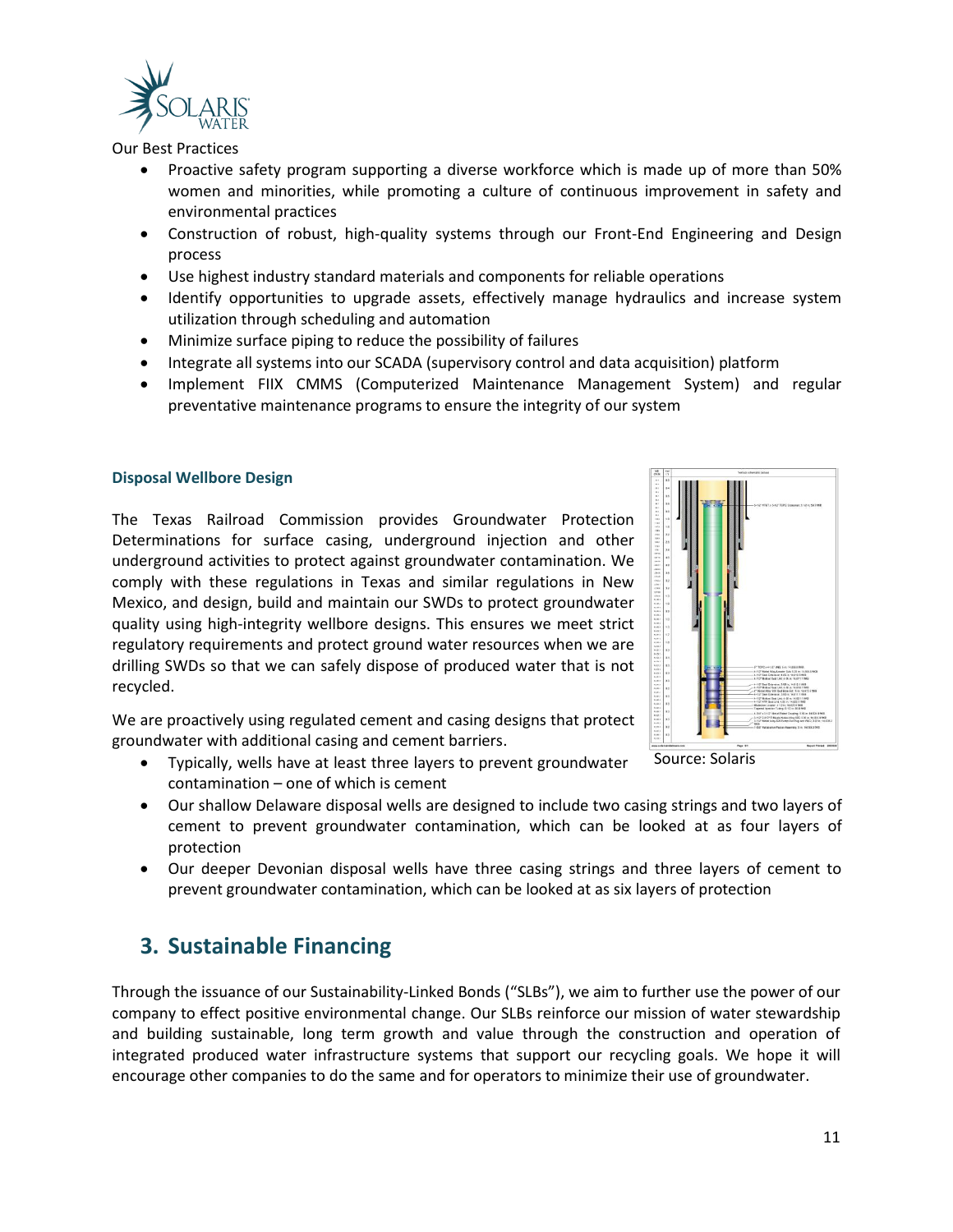

# **4. Alignment with the Sustainability-Linked Bond Principles, 2020**

The Sustainability-Linked Bond Principles<sup>4</sup> ("SLBP"), as administered by the International Capital Market Association ("ICMA"), are voluntary process guidelines that outline best practices for financial instruments to incorporate forward-looking ESG outcomes and promote integrity in the development of the Sustainability-Linked Bond market by clarifying the approach for issuance of SLBs. Our SLBs are in alignment with the five core components of the SLBP.

- 1. Selection of Key Performance Indicator (KPI)
- 2. Calibration of Sustainability Performance Targets (SPT)
- 3. Bond characteristics
- 4. Reporting
- 5. Verification

Sustainability-Linked Bonds are any type of bond instrument for which the financial and/or structural characteristics can vary depending on whether the issuer achieves predefined Sustainability/ ESG objectives. In that sense, issuers are thereby committing explicitly (including in bond documentation) to future improvements in sustainability outcome(s) within a predefined timeline that are relevant, core and material to their overall business. SLBs are a forward-looking performance-based instrument. The proceeds of SLBs are intended to be used for general purposes, hence the use of proceeds is not a determinant in its categorization.

## **4.1 Selection of KPI**

The selected KPI is core, relevant and material to our business. Our SLBs will rely on the following KPI:

| <b>KPI</b>                                                                                                                                                                                                                                                                                  |                                                                                                                                                                                                                                                                                                                                            |
|---------------------------------------------------------------------------------------------------------------------------------------------------------------------------------------------------------------------------------------------------------------------------------------------|--------------------------------------------------------------------------------------------------------------------------------------------------------------------------------------------------------------------------------------------------------------------------------------------------------------------------------------------|
| KPI: Increase recycled produced water sold and reduce<br>groundwater withdrawals sold expressed as a percentage<br>of barrels of recycled produced water sold per year / total<br>barrels of water sold per year                                                                            | SDG 6: Clean water and sanitation<br>SDG 12: Responsible production and<br>consumption                                                                                                                                                                                                                                                     |
| <b>Strategic goals:</b><br>2025: 85% of all barrels of water sold per year to<br>$\bullet$<br>our customers will be barrels of recycled produced<br>water<br>2030: 98% of all barrels of water sold per year to<br>$\bullet$<br>our customers will be barrels of recycled produced<br>water | <b>Rationale for KPI:</b> Solaris Water sells water<br>two forms: (1) recycled/treated<br>in.<br>produced water and (2) groundwater. Our<br>KPI enables us to reduce groundwater<br>withdrawals for water intensive industrial<br>operations in the water stressed Permian<br>Basin by increasing our sales of recycled<br>produced water. |

<sup>4</sup> [https://www.icmagroup.org/assets/documents/Regulatory/Green-Bonds/June-2020/Sustainability-Linked-Bond-](https://www.icmagroup.org/assets/documents/Regulatory/Green-Bonds/June-2020/Sustainability-Linked-Bond-PrinciplesJune-2020-100620.pdf)[PrinciplesJune-2020-100620.pdf](https://www.icmagroup.org/assets/documents/Regulatory/Green-Bonds/June-2020/Sustainability-Linked-Bond-PrinciplesJune-2020-100620.pdf)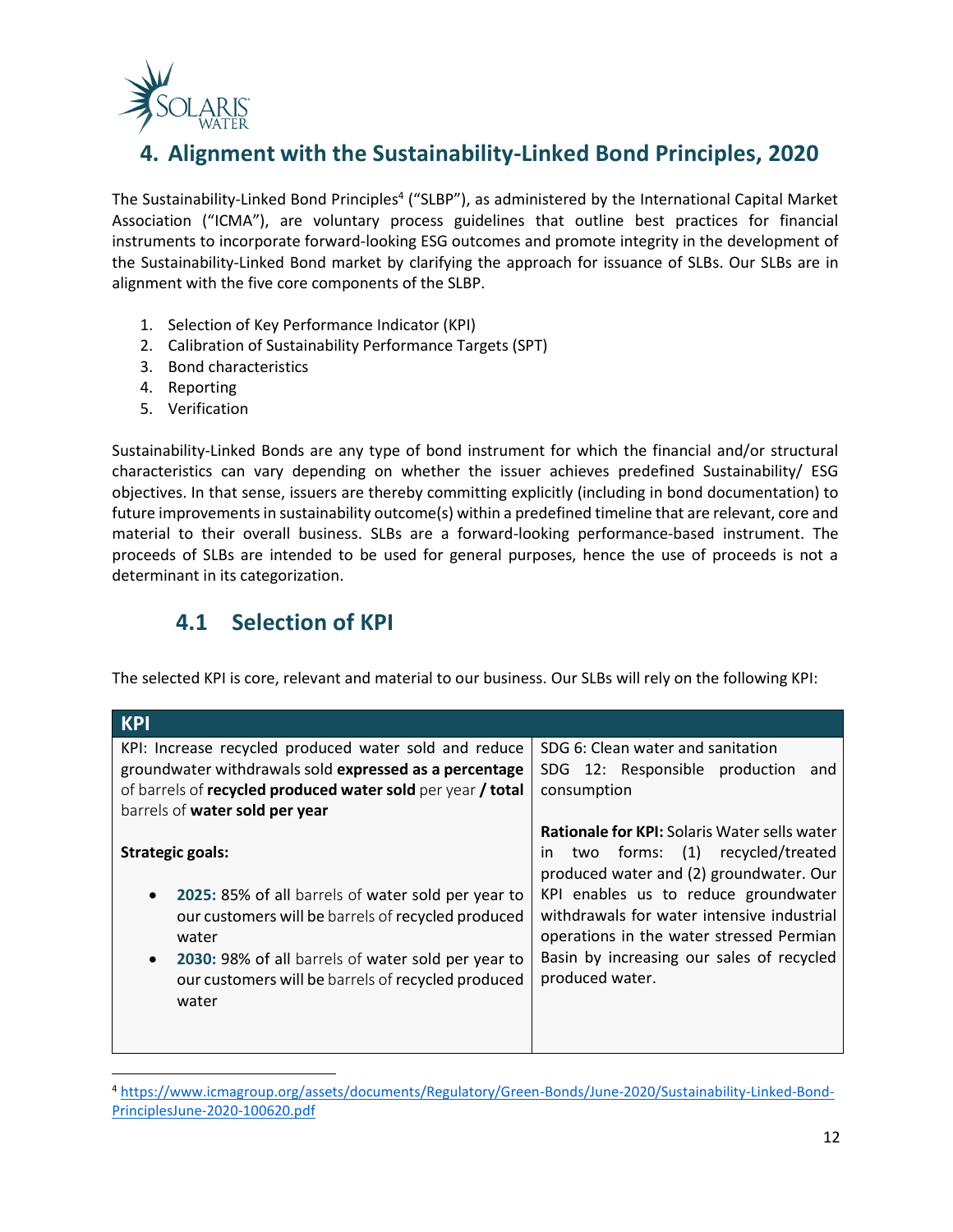

| Solaris Water is playing a leading role in helping to<br>transition our customers in the Permian Basin away from<br>consuming scarce water sources for operator completions,<br>and instead utilize recycled produced water. Through its<br>ambitious long-term KPI targets, Solaris Water will<br>continue to facilitate greater recycled produced water<br>adoption across the industry | As total water sales increase substantially,<br>growing the percentage of recycled water<br>becomes increasingly challenging.<br>Constraints resulting from geographical<br>bottlenecks and changing customer<br>schedules are obstacles, which require<br>additional infrastructure to overcome. As<br>this infrastructure becomes operational,<br>Solaris Water expects to continue to<br>increase the percentage of recycled<br>produced water over time, while growing<br>total sales, and currently estimate that we<br>will surpass 80% in 2025.<br>Using 60% of recycled water sales as the<br>KPI represents a ~18% increase compared<br>to the 2020 baseline. We believe this is an<br>ambitious goal and will be a major |
|-------------------------------------------------------------------------------------------------------------------------------------------------------------------------------------------------------------------------------------------------------------------------------------------------------------------------------------------------------------------------------------------|------------------------------------------------------------------------------------------------------------------------------------------------------------------------------------------------------------------------------------------------------------------------------------------------------------------------------------------------------------------------------------------------------------------------------------------------------------------------------------------------------------------------------------------------------------------------------------------------------------------------------------------------------------------------------------------------------------------------------------|
|                                                                                                                                                                                                                                                                                                                                                                                           | milestone for the industry.                                                                                                                                                                                                                                                                                                                                                                                                                                                                                                                                                                                                                                                                                                        |

# **4.2 Calibration of Sustainability Performance Target (SPT)**

**SPT**

**SPT:** Increase barrels of recycled produced water sold to 60% by 2022 from a 2020 baseline of 42.1%

**Sustainability Performance Target Trigger:** 60% of recycled produced water barrels sold

**Sustainability Performance Target Observation Date:** December 31, 2022

**YE 2020 Baseline:** 42.1% of recycled produced water barrels sold

**Methodology for calculating SPT:** % of barrels of recycled produced water sold per year / total water sales (i.e. total groundwater withdrawal barrels sold + recycled produced water barrels sold)

**Water measurement methodology and data scope:** An independent third-party assurance provider will provide assurance on the baseline and over the next two years up until the SPT Observation date. The KPI encompasses 100% of Solaris' sourcing operations in the Permian Basin.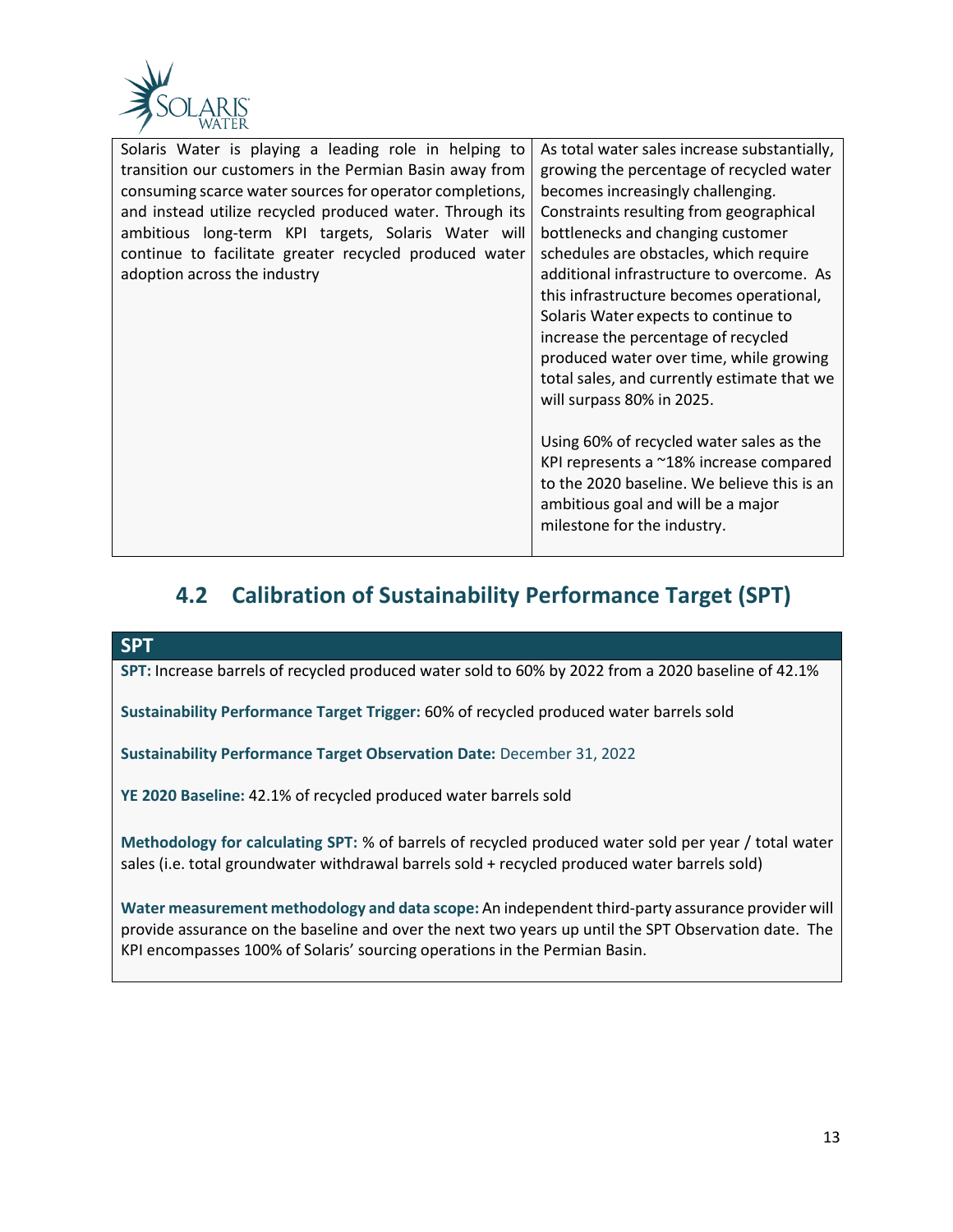



#### **% Breakdown of Total Water Supply**

\*During the year of 2020, a combination of factors including growth of operator activity in the basin, and a significant investment in people, technology, and infrastructure, accounted for this meaningful increase in recycled produced water sales

2020 is our baseline

2021 is an estimated number

2022 is our Sustainability Performance Target (SPT)

2025 and 2030 are our long term goals

Source: Solaris Water as of 2/21/2021

#### **Peer Analysis - Recycled Produced Water (%)**

Solaris Water is the first produced water infrastructure and recycling company in the Permian Basin to supply meaningful volumes of recycled produced water to multiple oil & gas operators using its pipeline gathering system. The produced water infrastructure industry has a short history, gathering growth around 2015 following the emergence of multi-well pad, horizontal completion programs which generate significant volumes of produced water, better suited for large-scale, commercial pipeline infrastructure than truck transfer. As a result, Solaris Water has a limited peer set, and those that do exist, have either made little progress in recycling and/or do not publicly quantify any related figures.

Traditionally, Solaris' customers, in limited circumstances, have undertaken their own recycling, or used significant quantities of groundwater. However, building pipeline infrastructure across a vast area has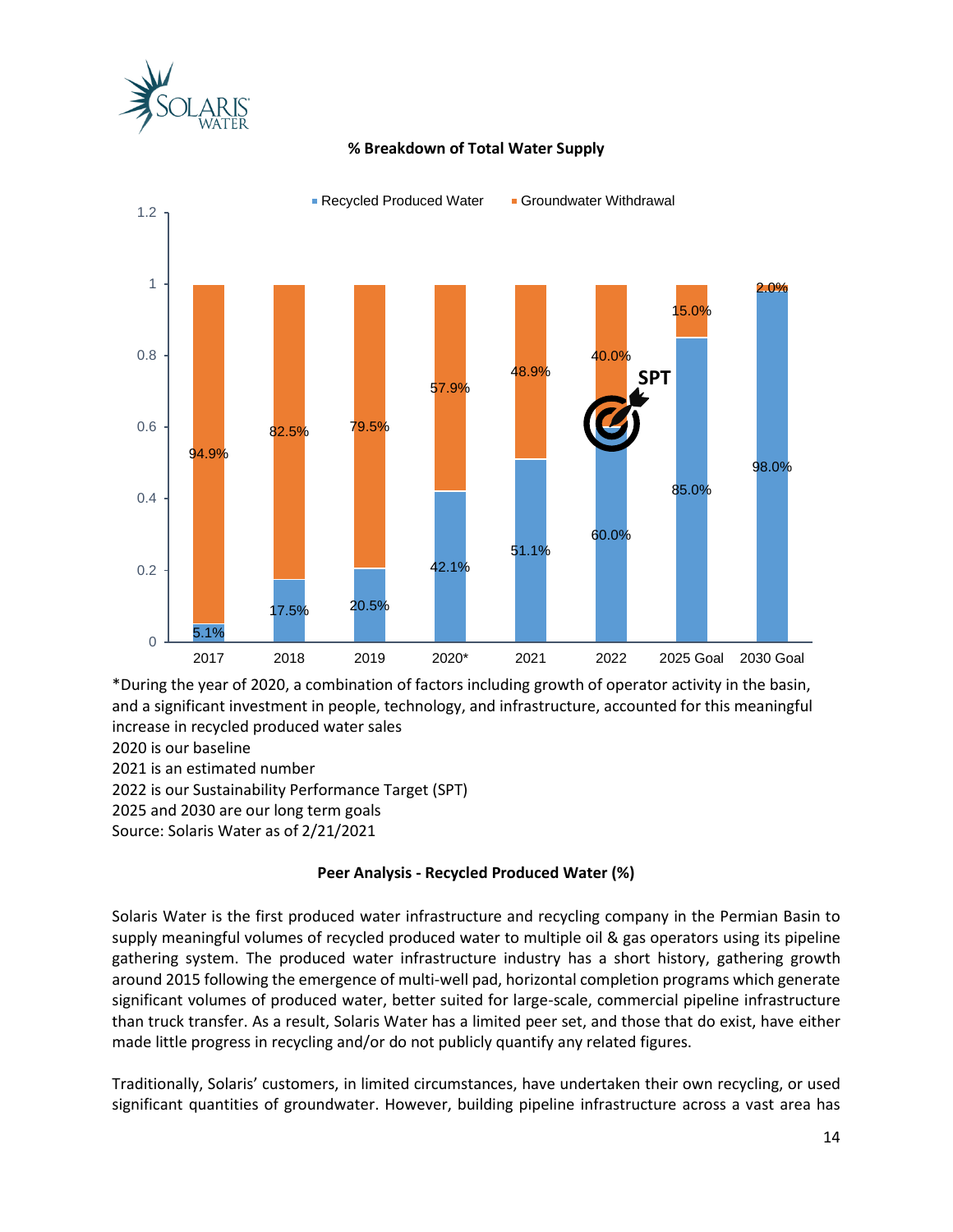

enabled Solaris Water to supply numerous customers with significant volumes of recycled produced water. Through February 2021 and since July 2019, Solaris Water has supplied over 1,158,000,000 gallons of recycled produced water to multiple operators.

Despite the logistical and operational challenges of meeting the needs of multiple operators simultaneously, Solaris Water has become a leader in supplying a greater percentage and volume of recycled produced water to its customers than can be consistently achieved by customers undertaking these activities for themselves.

Factors that support the achievement of the targets:

- To achieve the 60% SPT, Solaris Water must continue to construct storage facilities to supplement the capacity of its recycling facilities to supply more customers with recycled water– in some cases, simultaneously – out of a single site, and Solaris must manage multiple recycle operations at different locations across its connected pipeline infrastructure, requiring detailed logistical planning and management of system hydraulics
- Utilizing over 50% recycled produced water remains a major milestone for oil & gas operators due to historic barriers of not having access to a predictable and adequate supply of recycled produced water in the treatment specification needed
- We spend a lot of time working with customers and highlighting the benefits of using recycled produced water and the positive impact on their operations

Factors that risk the achievement of the targets:

- Recycled volumes are dependent on the market, adoption and use of recycled volumes by operators in our region and customer completions, pandemics and macroeconomic growth and commodity prices can affect this ratio
- Recycling infrastructure may not be near customer locations which may result in certain cases in the use of a greater ratio of groundwater to recycled water

## **4.3 Bond Characteristics**

Our Sustainability-Linked Bonds have a sustainability-linked feature that will result in a coupon adjustment if our performance does not achieve the stated Sustainability Performance Targets. The relevant KPI, SPT(s) and coupon adjustment, if applicable, would be specified in the terms and conditions of the relevant SLBs prospectuses.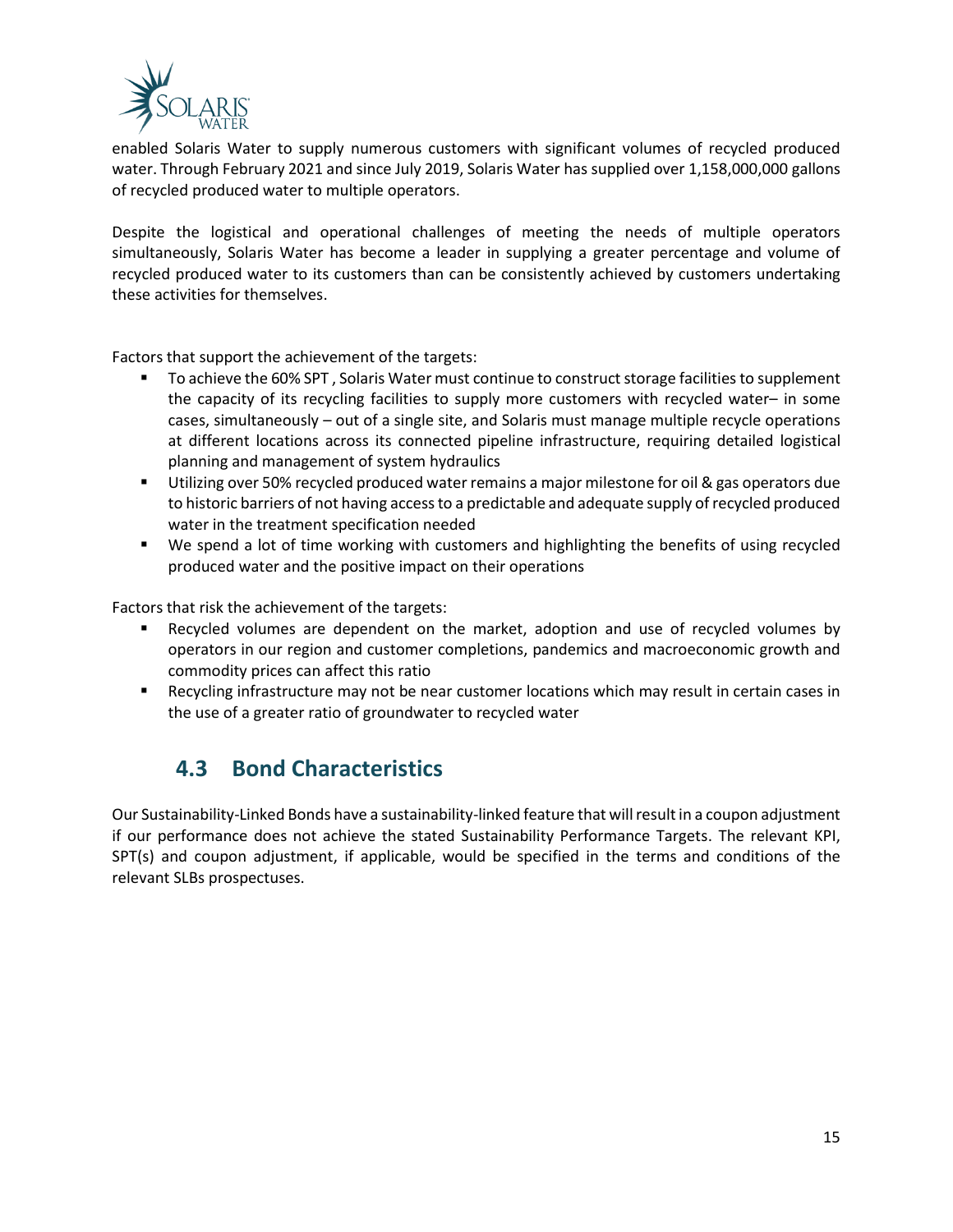

### **4.4 Reporting**

Annually, and in any case for any date/period relevant for assessing the trigger of the SPT performance leading to a potential coupon adjustment, such as a step-up of our Sustainability-Linked Bond financial characteristics, we will publish and keep readily available and easily accessible on our website a Sustainability-Linked Bond update included within our Sustainability Annual Report including:

i. Up-to-date information on the performance of the selected KPI, including the baseline where relevant;

ii. A verification assurance report relative to the SPT outlining the performance against the SPT and the related impact, and timing of such impact, on a bond's financial performance; and iii. Needed relevant information enabling investors to monitor the progress of the SPT.

Information may also include when feasible and possible:

i. Qualitative or quantitative explanation of the contribution of the main factors, including M&A activities, behind the evolution of the performance/KPI on an annual basis;

ii. Illustration of the positive sustainability impacts of the performance improvement; and/or iii. Any re-assessments of KPI and/or restatement of the SPTs and/or pro-forma adjustments of baselines or scope of the KPI.

## **4.5 Verification**

Annually, and in any case for any date/period relevant for assessing the SPT performance leading to a potential coupon adjustment, such as a step-up of the Sustainability-Linked Bond financial characteristics, until after the SPT trigger event of a bond has been reached, we will seek independent and limited assurance of our performance level against the SPT for the stated KPI by a qualified external reviewer with relevant expertise. The verification of the performance against the SPT will be made publicly available on our website.

We will obtain and make publicly available a Second Party Opinion (SPO) from a consultant with recognized environmental and social expertise to provide an opinion on the sustainability benefit of this Sustainability-Linked Bond Framework as well as the alignment to the SLBP. The SPO will be available on the SPO provider's website.